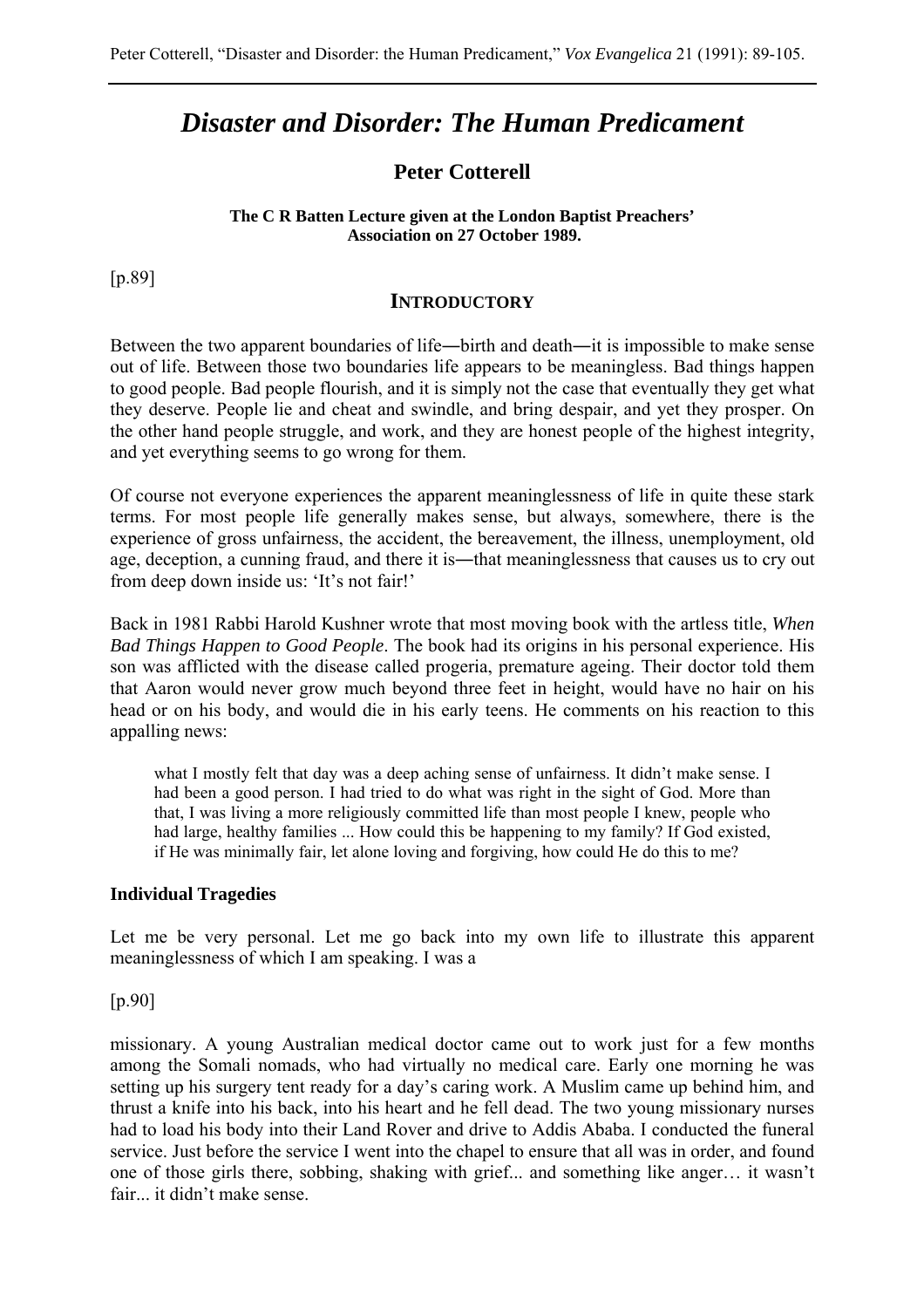Between the two apparent boundaries of life: birth and death, it is impossible to make sense of life. There is no one-to-one correspondence between the quality of life that we try to live, and the experiences through which we have to pass.

## **Mass Tragedies**

But the disorder is not just a disorder of the individual tragedy. We must take into our thinking the mass tragedies that multiply the sense of meaninglessness. Six million Jews were slaughtered by the Nazi horror. My eyes are forever haunted by the photograph I have of a little group of nine Jewish women huddled by a mass grave in Latvia, waiting for their turn to be shot. There were three days in Kiev in the autumn of 1941 when thirty thousand Jews were executed. Or take Marxism. We had thought that under the Stalin purges of the nineteenthirties as many as fourteen and a half million people had lost their lives. Until in 1988 it was admitted in Moscow that the figure must be put at least at thirty million―five times as many killed by Marxism as by the Nazi horror. Or again, take the so-called natural disasters. The disaster in Wales, at Aberfan, on October 21st 1966, when pitiless rain turned a slag-heap piled threateningly, carelessly, over the village, into a torrent of mud that fell not merely on to the village, but on to the school where little children sat at their lessons, and one hundred and thirty eight of them died at their desks. Or the Lockerbie disaster, when a terrorist bomb tore an aircraft apart and rained the pieces on a Scottish town, and Scottish country people died along with the American victims. Ninety-five football fans went to watch a football match at Hillsborough, and were crushed to death in the very eyes of the TV cameras.

## **The Human Disorder**

And there is the frustration of the impotence even of the human will. We conduct a remarkable dialogue within ourselves, and find an inner tension, 'I' battling against 'myself'. In a crucial passage in his letter to Rome, Paul agonises:

[p.91]

I do not understand what I do. For what I want to do I do not do, but what I hate I do . . . As it is, it is no longer I myself who do it... for I have the desire to do what is good, but I cannot carry it out. (Romans 7:15-18).

It is Paul writing these words: but it could be any one of us. Parents brutalising their own children. Husbands terrorising their own wives. Drug addicts destroying their own bodies. Ordinary people deceiving others, and in their turn being deceived.

How are we to characterise this human existence of ours? John Macquarrie comments:

A question like this can, of course, be answered only by a broad empirical generalisation, and such generalisations can always be challenged. Yet perhaps no one would deny that when we do look at actual human existing, we perceive a massive disorder in its existence, a pathology that seems to extend all through existence.

(*Principles of Christian Theology*, SCM, 1966, Chapter III, p59)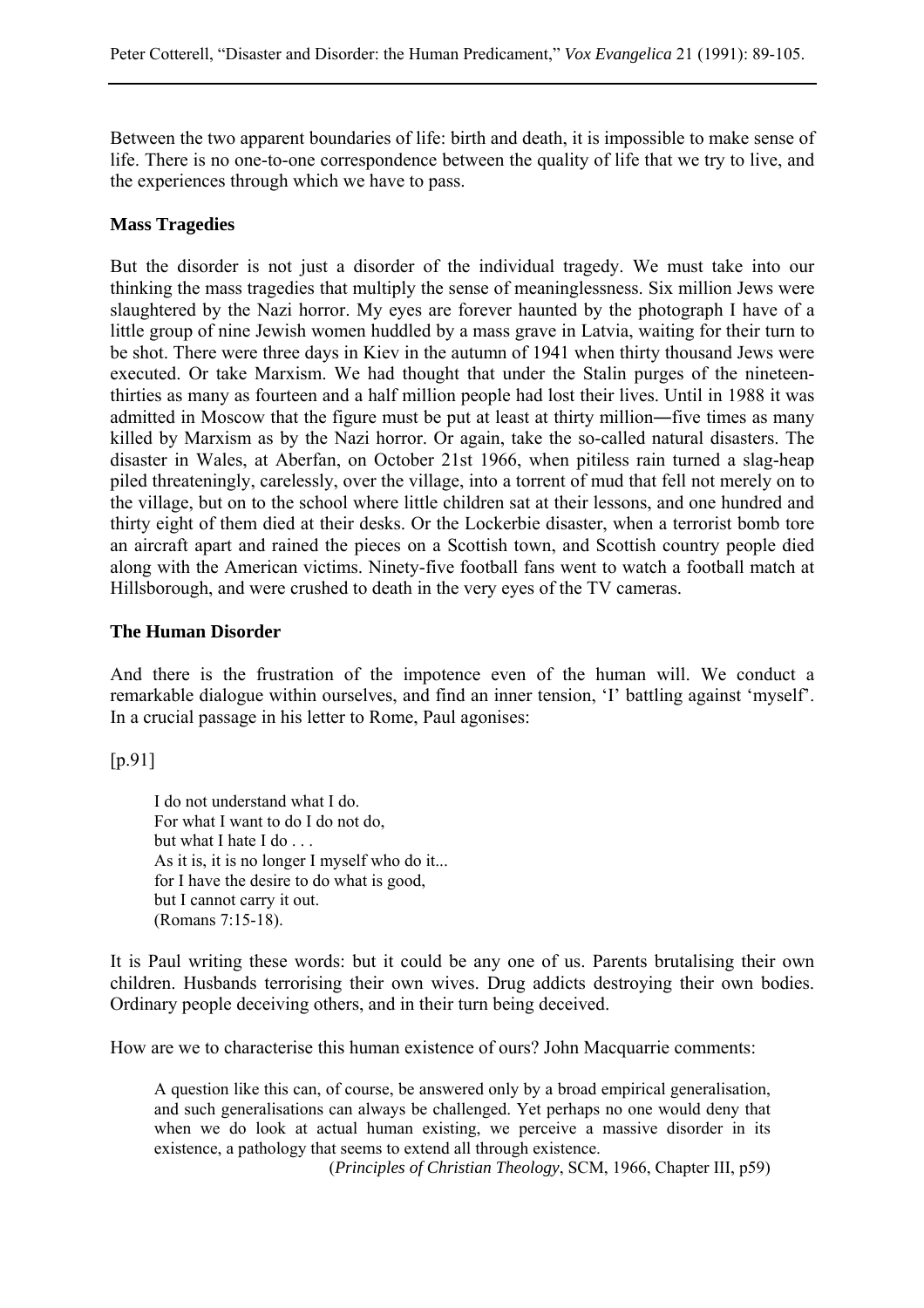## **John Macquarrie's Polarities**

On those occasions when we attempt to confront the human condition we eventually encounter what John Macquarrie identifies as the 'polarities of existence'. These polarities reflect the tensions of our human predicament, the conflicting parameters within which, somehow, our potential must be realised. There is, first, the polarity of *possibility and facticity*. It is possible to make plans for resolving the problem of large scale famine, but the fact may well be that those plans will encounter such bureaucratic resistance as will make them utterly irrelevant for today's hungry millions. To talk to the hungry peasant of a fiveyear plan is to mock him and his problem. As F G Bailey, writing for such people, put it twenty years ago:

No one can be sure whether the harvest will be good or bad; no one can be sure who will be alive this time next year, or even next week... In circumstances like this, no one can feel that man is the master of his environment: nature may have a grand continuing design, but a man's life is filled with discontinuities. No peasant thinks in terms of five year plans.

(F G Bailey, 'The Peasant View of the Bad Life' *Advancement of Science*, December 1966, pp.399-409)

There is the polarity of rationality and irrationality. We pride

## [p.92]

ourselves on being rational and yet so often behave irrationally. We strike out at those we love, and even at ourselves. The ethnic minorities, frustrated by the insoluble problems they face in the schools, in the labour market, economically, and even in the churches, lash out at whatever comes to hand, and with whatever comes to hand, in wild destruction that everyone knows to be unproductive. And the polarity of *community and individuality*. To be human is to be gregarious, and yet the very fact of community introduces pressures and tensions, whether it is the community of work or the community of the home. Everything appears to conspire to prevent me from being me: the real me that I know to be in here, somewhere, and almost desperate to get out. The real me that God wants released but that community imprisons. There is also the polarity of responsibility and impotence, the sense that I should do something about famine in Ethiopia and oppression in South Africa and genocide in Cambodia, and discrimination in Birmingham, and violence in Ulster, and the misery next door and across the street; and yet the knowledge that I can't.

### **Qoheleth: The Teacher**

And if you think that this depressing view of life is in some sense unbiblical let me remind you first of all that it is the common experience today of millions, and that the Teacher expressed it for us three millenia ago:

'Meaningless! Meaningless! says the Teacher, 'Utterly meaningless! Everything is meaningless. What does a man gain from all his labour at which he toils under the sun? Generations come and generations go, but the earth remains for ever. The sun rises and the sun sets, and hurries back to where it rises.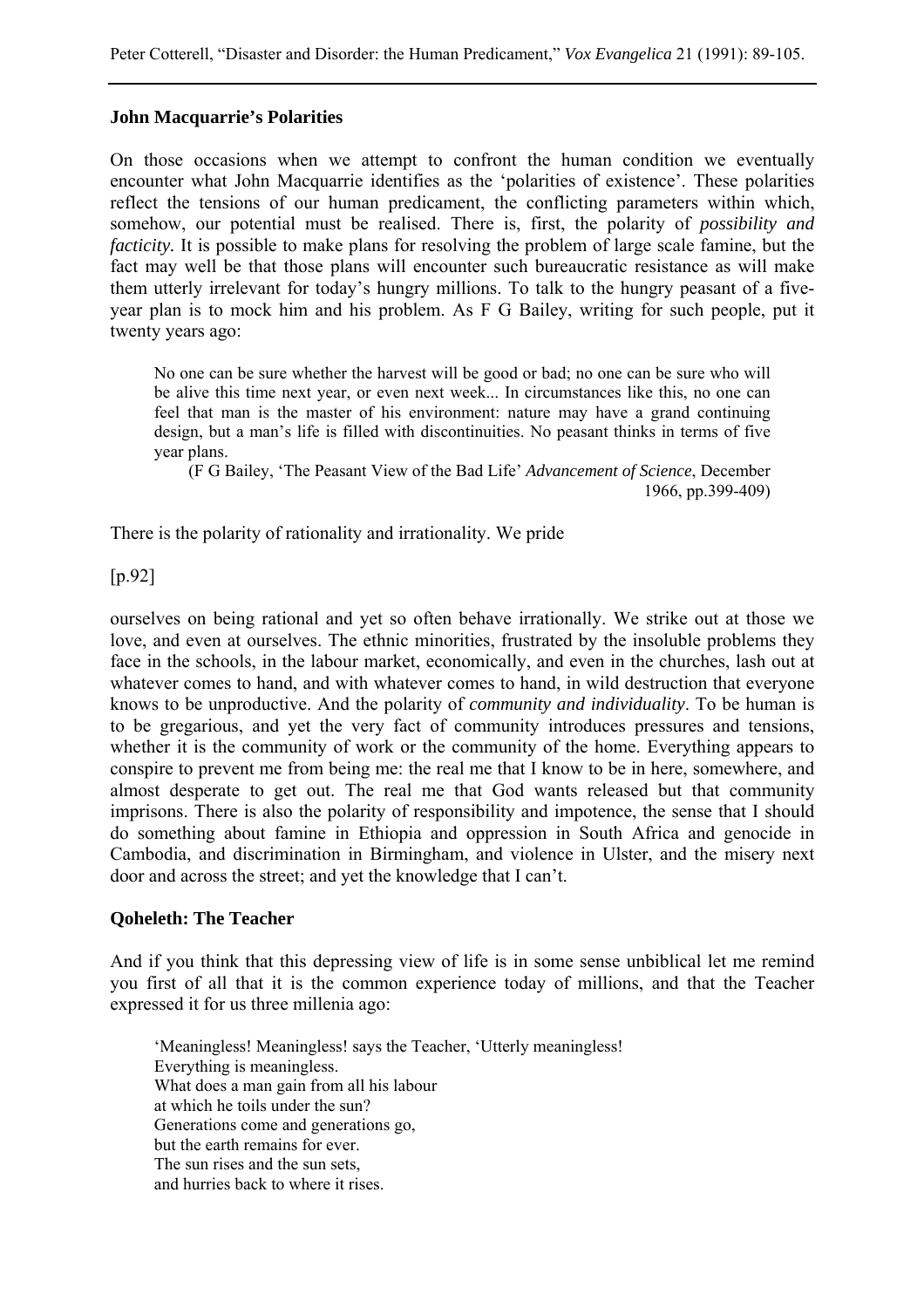The wind blows to the south and turns to the north; round and round it goes, ever returning to its course. All streams flow into the sea, and yet the sea is never full. To the place the streams come from, there they return again. All things are wearisome, more than one can say. The eye never has enough of seeing, nor the ear its fill of hearing. What has been will be again, and what has been done will be done again.

#### [p.93]

(Eccles 1:2-9)

So I hated life

because the work that is done under the sun was grievous to me. All of it is meaningless, a chasing after the wind. I hated all the things I had toiled for under the sun, because I must leave them to the one who comes after me. And who knows whether he will be a wise man or a fool? Yet he will have control over all the work into which I have poured my effort and skill under the sun. This too is meaningless.

(Eccles 2:17-19)

Man's fate is like that of the animals; the same fate awaits them both; as one dies so dies the other. All have the same breath; man has no advantage over the animal. Everything is meaningless. All go to the same place; all come from dust and to dust all return. Who knows if the spirit of man rises upward and if the spirit of the animal goes down into the earth? (Eccles 3:19-21)

Again I looked and saw all the oppression that was taking place under the sun: I saw the tears of the oppressed―and they have no comforter: power was on the side of the oppressors―and they have no comforter. And I declared that the dead who had already died are happier than the living who are still alive. But better than both is he who has not been, who has not seen the evil that is done under the sun.

(Eccles 4:1-3)

#### **RELIGION**

In British schools millions of our children are being taught the absurdity that all religions are essentially the same. The fact is that religions have only one thing in common: they all believe that life ought to make sense.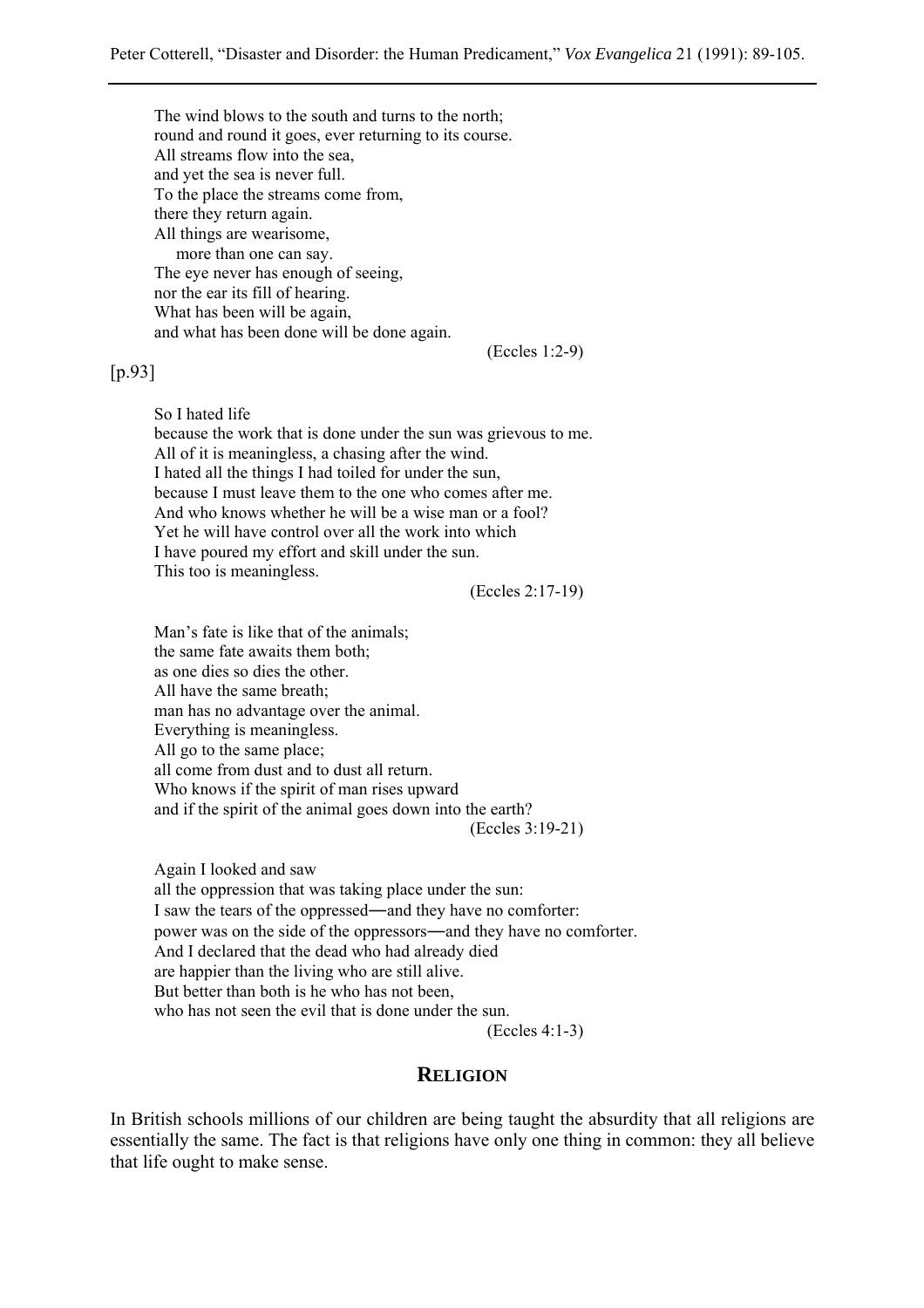Gautama the Buddha leaves his sheltered life to seek an explanation of human suffering, and, finally sitting beneath the tree, he proclaims the Four Noble Truths and the Noble Eightfold Path which on the one hand explain, and on the other hand offer a way that should eliminate suffering. Muhammad, confronted by the oppression of the poor and the insignificant in Mecca, and by the absurdity of a god for every day of the year, retires to the cave Hira and there begins to expound Islam: a law which is to explain and enrich life, and to disperse the meaningless-

[p.94]

ness of life for the Arab peoples. Karl Marx, appalled by what he had seen and learned of the exploitation of the day labourer in British industry, retires, not to a cave, nor to sit beneath a tree, but to the prosaic surroundings of the British Museum Library, and there works out his science of society, his theory of class warfare, and offers the great eschatological age of peace and plenty, in a coming classless millennium,

But Christianity, too, may be nothing more than a religion. It was Christian religion which spawned the Crusades, with their appalling cruelty. People are produced who have sufficient religion to make them hate, but not enough to make them love. With its origins lost in tradition, its creed safely enshrined in a marvellous prose that is only with difficulty understood, multitudes claim to obey its modest demands to love one's neighbour as oneself, to do one's best, to live a decent life, to live at peace, to display the virtues of middle-class avarice, to walk the yuppy way. It is well provided with the learned, with orators, with complaisant politicians. It takes a multiplicity of forms, forms for every situation. Catholicism has its particular style of authoritarianism; Ulster evangelicalism its own popes and its own 'loyalist' terrorists.

Let us distinguish between religion and revelation. Within the visible church, as with the Old Testament community, there is the community of the redeemed, and (the optimistic statistics of the encyclopedias and the Church Growth statisticians notwithstanding), it is very doubtful whether that community is anywhere near to being a majority in the world. And yet it is there, brought to life by the Spirit, redeemed by the Son, sent by the Father, submissive to the Triune God, not in any religion, that the real answer to the apparent meaninglessness of life will be found.

### **Superficial Explanations of the Human Disorder**

The obvious answer to the apparent meaninglessness of life is to insist that there really is some one-to-one correspondence between the bad things that happen to us and our sins. That appears to have been the popular view in the New Testament period.

John gives an account of the healing of a man who had been born blind, and includes in passing a fragment of dialogue which illustrates the contemporary explanation of suffering:

'Rabbi, who sinned, this man or his parents, that he was born blind? 'Neither this man nor his parents.'

(John 9:2-3)

The baby was not blind as an oblique way of punishing his mother and

 $[p.95]$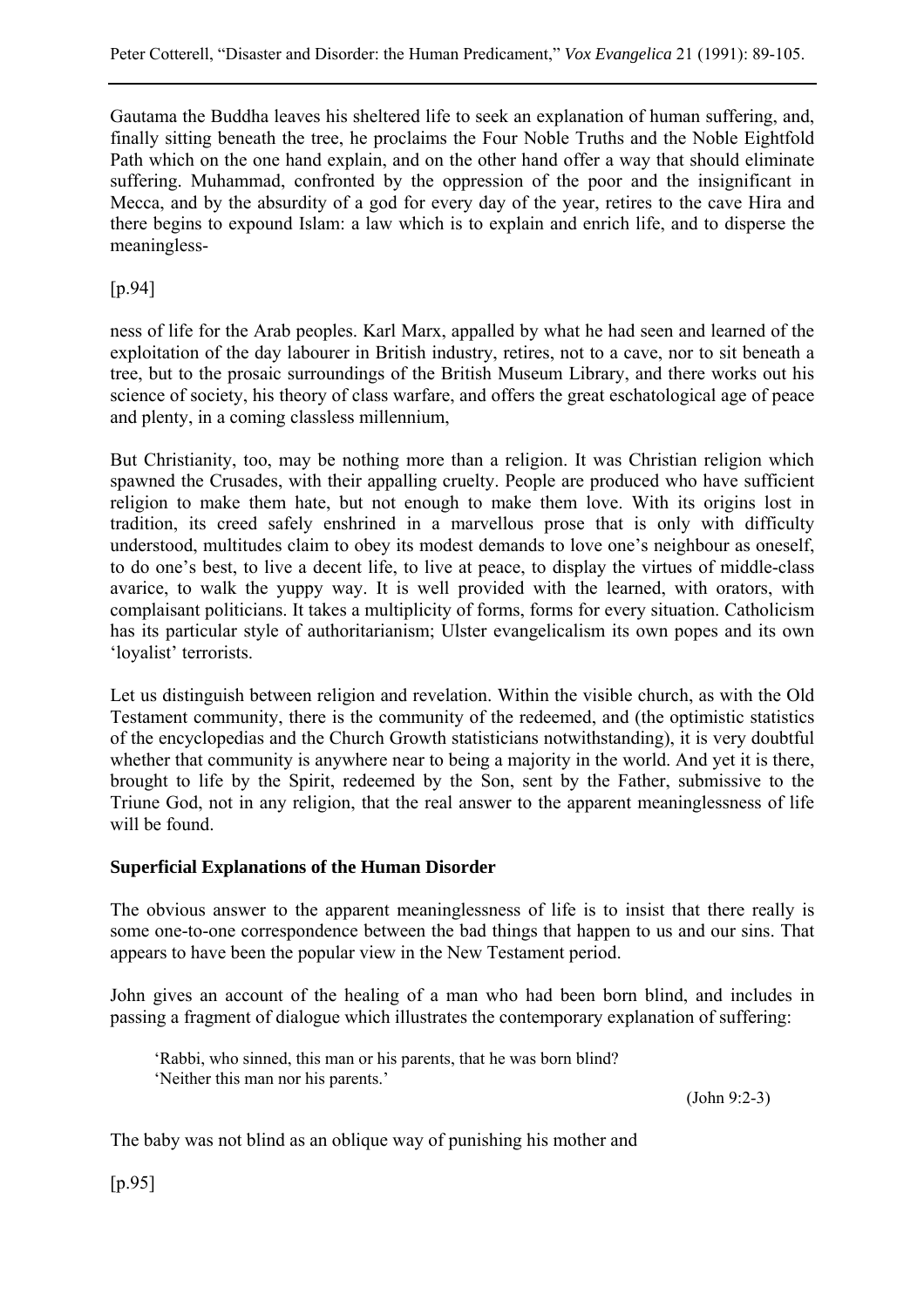father for *their* sin. The rabbis appealed to Exodus 20:5 in support of that view. But there was an alternative view: the baby could have sinned before it was born, while it was still in the womb, and blindness was the punishment for *that* sin. But Jesus rejects that, too.

However, it is important not to take these observations too far. Jesus did not entirely reject a relationship between human suffering and human sin. Raymond E Brown, in his commentary on John, reminds us:

Jesus does not accept that because a man was sick or suffering, it was a sign that he had committed sin... nevertheless, on a more general scale he does indicate a connection between sin and suffering.

(*The Gospel According to John I-XII*, 208)

There is a connection between sin and suffering, but it is not a simplistic connection. The simplistic explanation of suffering is again illustrated in Luke 13, in relation to two events, the details of which were well known to the people to whom Jesus was speaking, the Galileans 'whose blood Pilate had mixed with their sacrifices', and the eighteen 'who died when the tower in Siloam fell on them'. The Galileans came up to Jerusalem at Passover, the only time when people killed the sacrificial animal themselves. And for whatever reason Pilate set his guards on them, apparently at that very moment, which ensured that their human blood was, horribly, an ultimate blasphemy, mixed with the animal blood of the sacrifice. Only a Jew could feel the horror of such an event. The only explanation of such a horrific death must be some unknown but equally horrific sin of which the men were somehow together guilty, But Jesus says, 'No!'

And again, Pilate had an aqueduct constructed to bring water into Jerusalem, and he paid for the construction out of the Temple tax. Perhaps the tower at Siloam that collapsed was part of the system, and perhaps the general view was that those who took part in this act of impiety were drastically and memorably judged by God for it. But again Jesus said 'No!' Death of some kind awaits us all. But what God requires of us all, and not merely of some few who might be accused of gross sin, is repentance. But there is no one-to-one correspondence between our experiences and our sins. And so we return to our repeated statement: Within the apparent boundaries of human existence, birth and death, it is impossible to make sense of life. The nihilist smiles wearily: 'Life does not make sense. Sad. But that's the way it is'. Jean-Paul Sartre dismissed God from the universe, and as he himself commented, 'there disappears with him all possibility of finding values in an intelligble heaven'. And then there is no hope of finding any meaning to life at all. But now we turn to the Christian answer to the apparent meaninglessness of life.

[p.96]

### **Meaninglessness and the World in Which We Live**

The mission of the church is to confront the apparent meaninglessness of life and to make sense of it. But let us be quite clear at the outset: as Karl Marx saw at the beginning of his search for an explanation and a solution to meaninglessness, it is not enough to describe, or even to explain the situation; our task is to change it.

Christianity is primarily a praxis, an action, an action which is to be taken even when our theory may as yet be imperfect. We do not need to await the perfect analysis before we offer a remedy. First of all let me offer four characteristics of our world.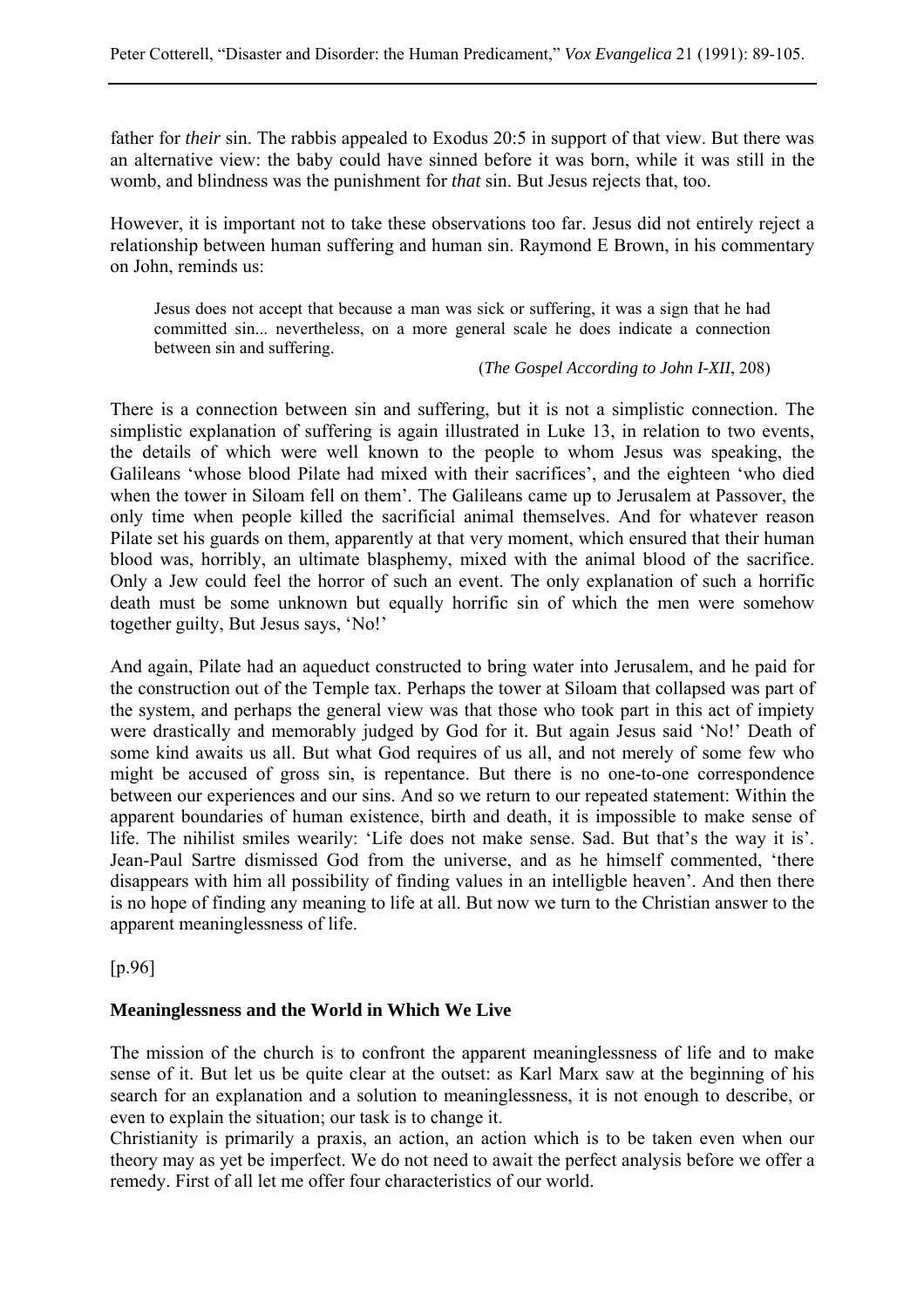### *A world of regularities*

First we recognise that we live in a world of regularities. Without them life would be impossible. Stones fall to earth, fire burns, electric currents flow, ice melts, and all of this will be true tomorrow and the day after. Of course that is, of itself, a statement of faith: we can't know it until we see it. But we must believe it or tomorrow is simply too terrifyingly uncertain even to contemplate. Lighting the gas, turning on the light, drinking a glass of water, would all become operations fraught with danger.

But in return we face the certainty that fire will burn, whether we put a stick in the fire or a bishop *on* it. As surely as wings will lift a Boeing 737 into the sky, so the destruction of those wings will send the same plane smashing to the ground. Explosives will blast a way through a mountain or turn a car into a smoking inferno.

And if some of us would have God intervene in this law-ful and yet sometimes awe-ful world we must ask just when we would have him intervene. When the total carnage of a potential accident would exceed twenty human beings? And yet the life of one small child is of infinite value to every truly loving parent. When a Hitler, an Eichmann, is in prospect? But God knows the secret things, the torment inflicted by ordinarily-horrible human beings on those over whom they have power. The little every-day miseries. I remember being in the Republic of Ireland to speak at some meetings, and before the evening meeting I went out to walk quietly along the shore, to be still with God. And as I walked back there were a couple of little children playing on the rocks. Their mother came to call them home to their tea. They didn't want to go. And I have never heard such a torrent of filth and blasphemy that poured from the mouth of the wee lad: was he eight years old? Who taught him that?

O Lord! The clouds are gathering, the fire of judgment burns. How we have fallen! O Lord! You stand appalled

[p.97]

to see your laws of love so scorned and lives so broken

(Graham Kendrick).

Shall God intervene? And if he were to do so, in his infinite knowledge of every one of us, where would we all be? And where would our world of regularity be? An infinity of divine interventions would make life simply impossible, all our futures unpredictable, we ourselves impotent and yet unprogrammed robots.

What God has done is to leave us with a world of regularity, of laws which may be discovered and used with confidence. And he has reserved judgement of what we do with it for another time and another place.

### *A Fallen World*

But, second, we note that this is a fallen world. It is not the way it was meant to be, nor is it the way it one day will be. However we may choose to interpret the opening chapters of Genesis, they demonstrate a true insight into the very nature of this world: it is a fallen world. We rhapsodise over a glorious sunrise. And yet I sit at my breakfast table and watch a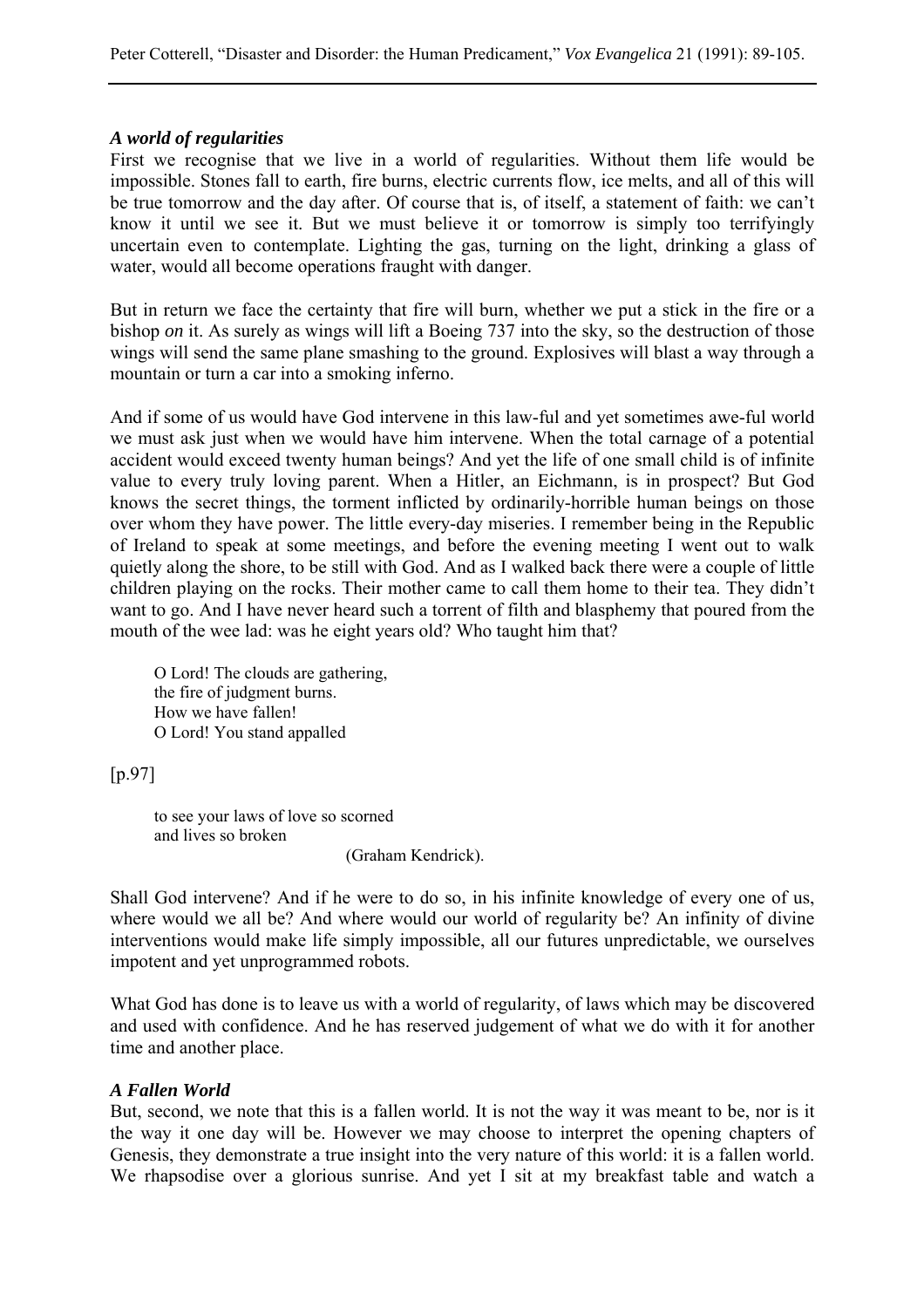blackbird on my lawn pulling a worm to pieces and swallowing it. One living creature destroying another. That, too, is the world.

While we have it we thank God for health, but millions have never known what it is to be healthy: children grow to a precarious adulthood, and tumble into an early grave without ever knowing what it is to have a full belly, or to enjoy freedom from pain.

And even when there is medical care available it is so shatteringly limited in what it can do. And then we experience the agony of impotence of Rabbi Kushner, or the frustration of a preacher like W E Sangster, whose son was desperately ill in hospital. Sangster stood at the foot of Paul's bed: 'I can't help you. Why can't I help you? Son, I'd go to hell for you if it would help.'

Old age is a burden and no pension, however generous, can ever compensate for the indignities so often encountered in it. As the Preacher saw it:

The light of the sun, the moon, and the stars will grow dim for you, and the rain clouds will never pass away. Then your arms that have protected you, will tremble, and your legs, now strong, will grow weak. Your teeth will be too few to chew your food... Your ears will be deaf to the noise of the street. You will barely be able to hear the mill as it grinds, or music as it plays, but even the song of a bird will wake you from sleep. You will be afraid of high places... Your hair will turn white: you will hardly be able to drag yourself along, and all desire will have gone.

(Eccles 12:2-5).

## [p.98]

The fallenness of the world is demonstrated for millions just in the fact of their being what they are. The realisation that had I been the same real person but with a different mix of characteristics: a different colour of skin, a different accent, a more attractive body; if only I were not a woman, if only I were a woman, if only I were not a Jew, not black; if only I had not contracted polio. But I am what I never chose to be... and society doesn't want to know about me because of what I am.

## *A World of Failed Remedies*

Peter Conlan of Operation Mobilization tells of an experience during a visit to China. He was sitting in a small room with an old Chinese medical doctor who had devoted his life to promoting Communism. And now he was near the end of his life, and he knew it. As they sat talking there came a long pause, and then the old man confessed sadly: 'It doesn't work, does it?' Perhaps there is no more remarkable failure of any remedy so far proposed for the ills of the world than the current collapse of Communism.

Karl Marx was born only in 1818, the first attempt at establishing a Communist state came only in 1917 with the Russian revolution, and yet in seventy years Communism has run its race. In the Soviet Union, in the Eastern bloc countries, the process of dismantling Communism has begun. On 19 October 1989 the Hungarian authorities issued instructions to dissolve the Communist cell groups in businesses and factories, and a week later proclaimed a democratic republic. All the world watched in amazement as a flood of refugees from Communism, by now more than one hundred thousand of them, poured out of East Germany and into the freedom of the west. In Poland the unthinkable was thought and then realised: Communism sharing power with Solidarity.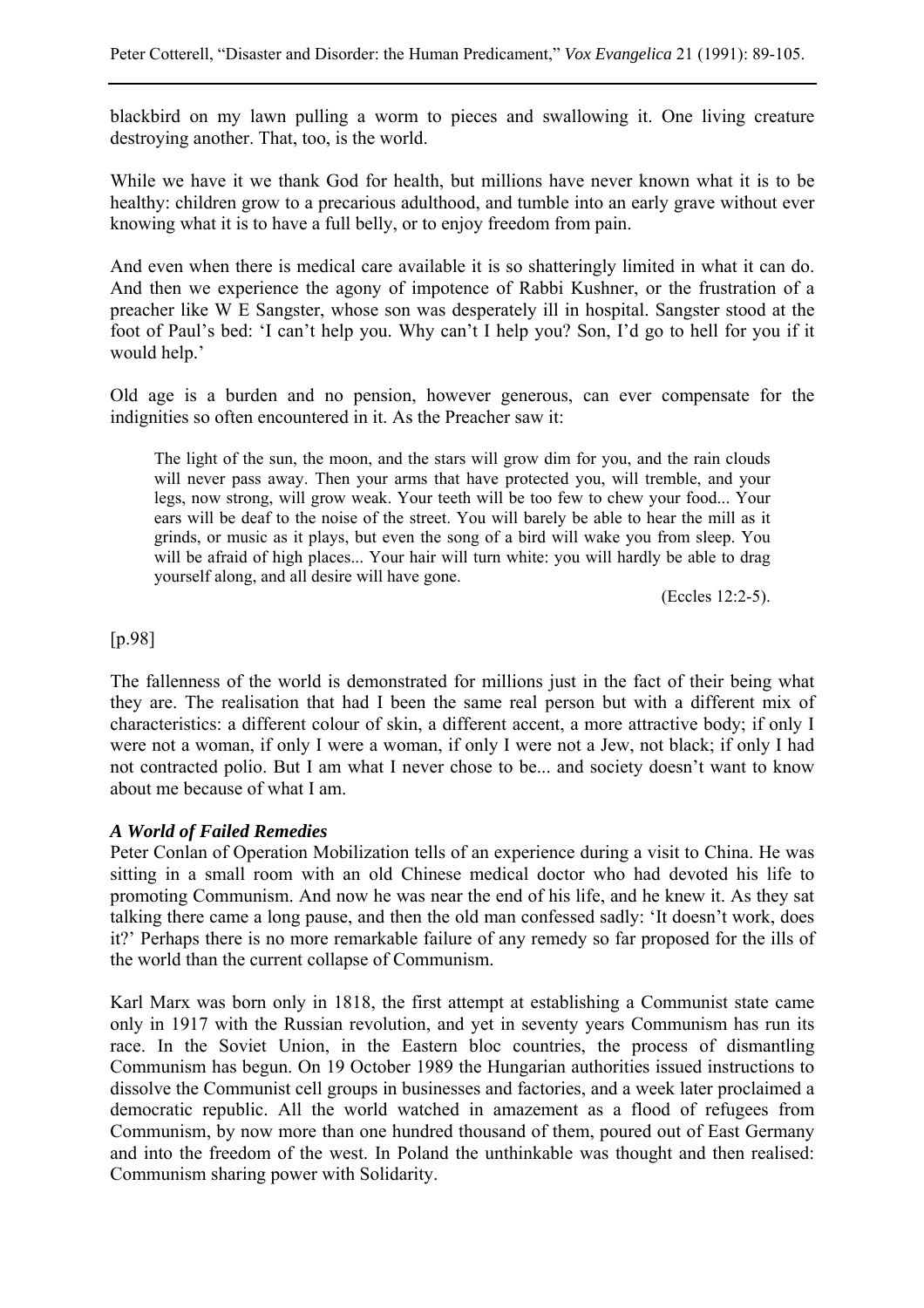What now of the procession of western intellectuals, and not a few clergymen, who through the middle of this century lined themselves up with what may yet prove to have been the most brutal and repressive regime in human history, not even excluding Nazism? Bleating about the glorious liberties brought about by the Russian revolution and the glories of the new society being created there, they firmly closed their eyes to the realities of the concentration camps and the psychiatric wards and the prisoners of conscience and the worst example of genocide in all history.

And of course the irony of it all is that orthodox Marxist teaching is that under the relentless advance of Marxism religion would simply wither away. It is Marxism that has withered in the chill blasts of the gales of despair created by dictators whose savagery and oppressive measures far outstripped those of the capitalists they so loudly denounced.

But let us not imagine that the refugees from Communism will now find all their dreams realised in the capitalist society to which they have

[p.99]

fled with such naive confidence. Already, in a matter of weeks, some are disillusioned. Jesus has warned us, in a proposition that runs contrary to all that we are conditioned to believe: 'A man's life does not consist in the abundance of his possessions' (Luke 12:15). Marxism fails in its fundamental supposition, a supposition it shares with capitalism, that life does consist in an abundance of possessions. The one system wants to see everyone with the same abundance, the other encourages individuals to create their own super-abundance. The fact is that ultimately things don't meet the need for meaning. God has 'set eternity in the hearts of men' and the kind of homesickness that eternity in the heart engenders cannot be satisfied by caviar, cake and Porsche cars.

Some time back the pop star Gary Glitter was the guest on BBC radio's Desert Island Discs. He was talking about a long holiday he had taken somewhere in the Mediterranean, trying to spend some of his enormous earnings. There was a brief pause as he thought about all the money... and then he added in a very quiet, sober sort of voice 'It's a burden you know'.

I hasten to add that this is no commercial for poverty. I'm not too sure about the theology of the currently popular Christian song:

'And now, let the weak say I am strong, let the poor say I am rich...'

I think that both the weak and the poor should expect more from Christianity than that.

And there is the failed remedy of Islam. As with Marxism in the nineteen-fifties, so with Islam in the seventies and eighties we have been subjected to a barrage of propaganda presenting a seductively attractive, gracious and humble Islam, an Islam which those of us who have known Islam in other places, where it exercised power failed to recognise.

Terrorism in Lebanon, and the absurd war between Iran and Iraq, and the hostage-taking crystallised for us in the snatching of the Christian peace-maker Terry Waite, have at least served to give the world a better understanding of the intolerance that is intrinsic in Islam. The destruction of Salman Rushdie, who, we are told, has seen his wife leave him, unable to cope with the strain, and has had to face some seventy moves since the death sentence placed on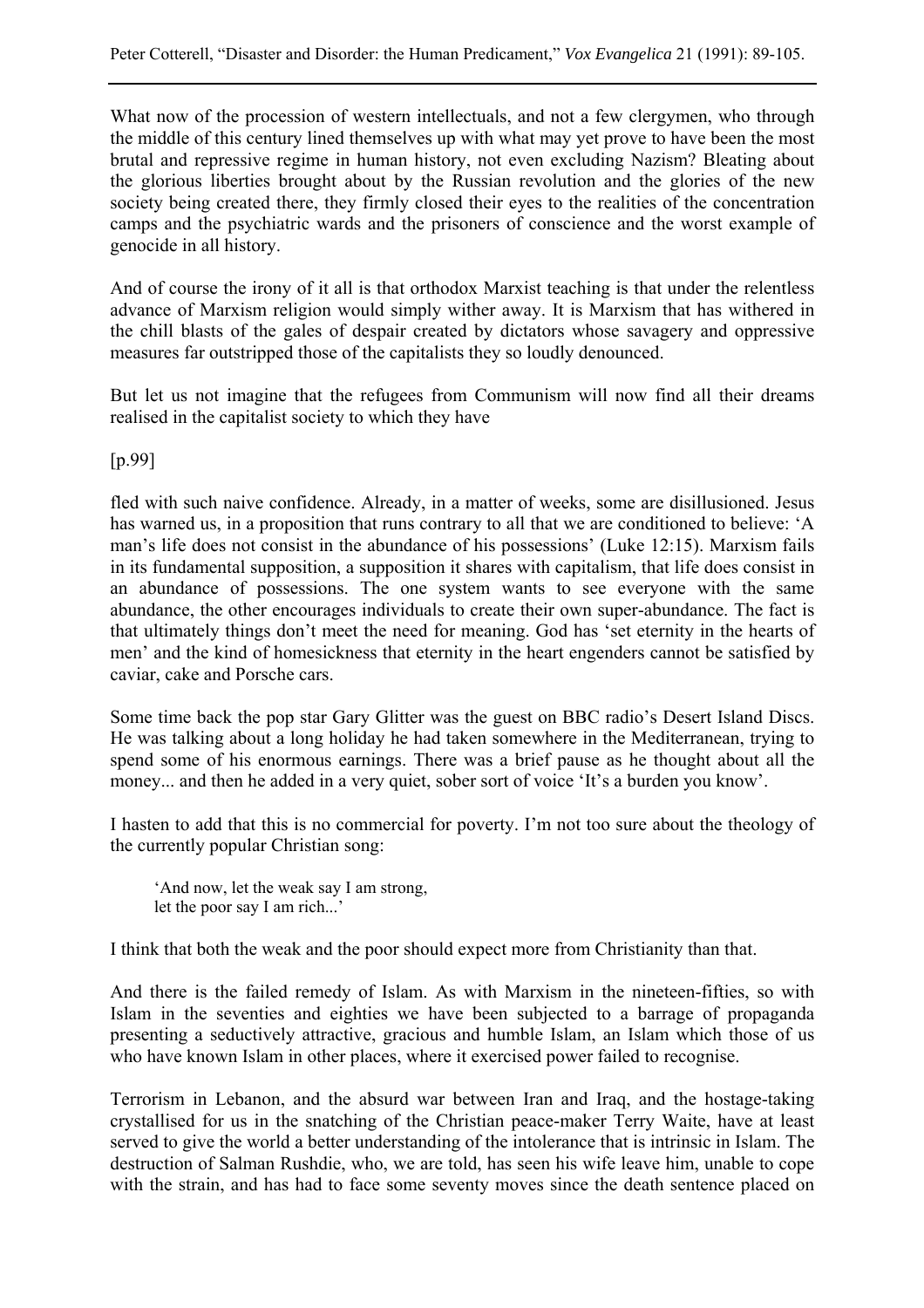him by Ayatollah Khomeini, has shown us Islam's implacable strength of hatred. The Muslim *umma*, the community, has its positive side, but we now see the negative side: it is a community that will not allow dissent, that denies freedom to those within it, and, if it could, would deny freedom to those outside, too.

Of course we reject utterly the insensitivity which caused Salman Rushdie to write with such disregard of the feelings of the Muslim world. And we reject utterly any Christian backlash which would deny religious freedoms to the Muslims who have come among us. But we can

[p.100]

no longer accept the picture of a pacific Islam, a gracious and tolerant Islam. And we can no longer accept Islamic law, which destroys a man without giving him any chance to defend himself, as a law which can resolve the human dilemma.

### *A World of Two Kingdoms*

The undifferentiated monotheism of Islam necessarily commits the Muslim to determinism. Freedom to act, and so human responsibility, and even the very justice of God are threatened by this initially attractive and uncomplicated doctrine. The doctrine of God uncritically held by many Christians (who express it in such phrases as 'God is on the throne') suffers from the same defect. God is made the immediate cause of every misfortune, the explanation for all meaninglessness.

In confronting meaninglessness we have to be bold enough to recognise that there is a sense in which God is not on the throne. He does not wake up on a Friday morning with a quota of forty thousand cases of cancer and two thousand major road accidents to distribute, and work through the day organising radiation leaks, mechanical defects and the sale of alcohol to bring about the required result. We have to say that God did not plan the appalling tragedy in Wildenrath, West Germany, in 1989, when IRA gunmen ambushed a Royal Air Force corporal's car, enveloped it in a hail of bullets, left him dead and his wife hysterically cradling her baby, its head smashed by a murderer's bullet. God didn't plan that. That was devilish.

God works within the limitation he has placed upon himself, and part of that limitation involves the temporary, but on-going existence of a second kingdom. The purpose of that kingdom is always destructive. As it directs its power against humanity the purpose becomes specifically the destruction of all that is truly human in us. We are different from the animals. The human spirit does rise upwards, but the second kingdom is dedicated to the destruction of all that ought to be true of us.

Looking back into Mark chapter five, the wretched man tormented by a host of invasive spirits was being steadily destroyed *as a human being* by them. His natural desire to be with others had gone; he roamed on his own, among the tombs. His natural care for his own body was gone; far from caring for his body he was actively destroying it, hacking at it, tearing it. Natural modesty was gone, and he ran naked over the hills. And even the possibility of getting help from others was gone, as they fled from his terrifying and destructive power which could snap metal chains and sever strong ropes, a destructive power which spilled over from that second kingdom which was at work in him.

It is a kingdom that is at work in the world of alcohol and drugs, promising so much, delivering so little. If only those who set off at the weekend on a drunk could see themselves,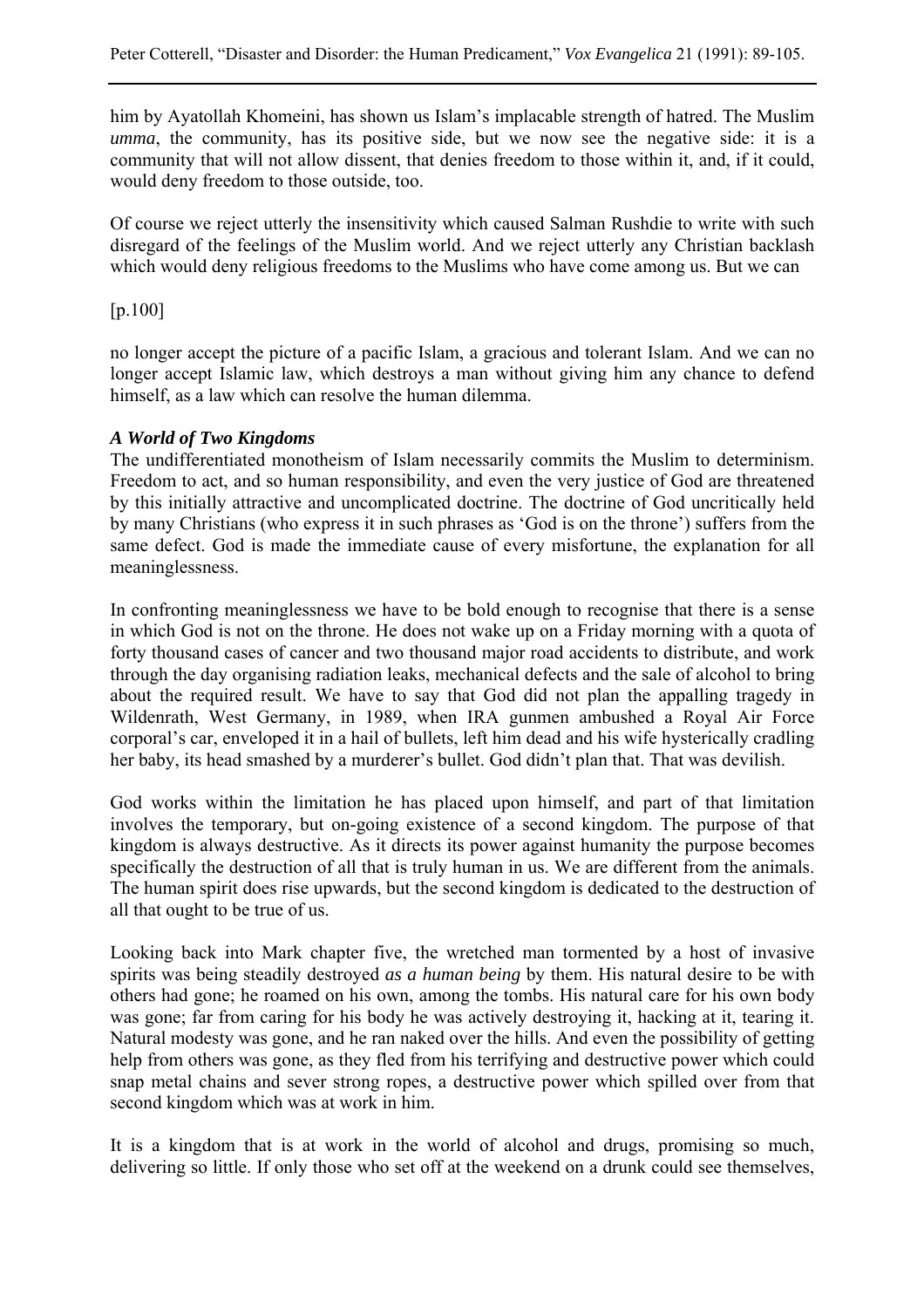hear themselves. But they wake up from it always too late—and sometimes everlastingly too late:

[p.101]

O Lord, Dark powers are poised to flood our streets with hate and fear; we must awaken! O Lord, let love reclaim the lives that sin would sweep away: and let your kingdom come.

(Graham Kendrick)

It is a kingdom that expresses itself through greed, a greed in which fortunes are made, and if they are lost they so often turn out to be someone else's fortunes. A greed which is a lust for wealth and for things, a lust for the power which wealth and things provide, a power which in its turn can somehow guarantee a future which is only very faintly perceived, a future from which God is excluded. And yet there is the unexpressed hope, perhaps, that he, too, if he proves to be out there after all, will be suitably impressed by wealth and power, that if not Access and Barclaycard, at least American Express will settle my account with him. And the destructive power of the Second Kingdom must also be seen to be at work in our abuse of the world in which we live. The pollution of the rivers and seas, the profligate use of irreplaceable mineral resources, the burning off of the forests, the destruction of wild life, the pouring of effluents into the atmosphere to be washed down as acid rain, or swept up to destroy the ozone layer, ail of this, too, bears that unmistakeable destructive stamp of the Second Kingdom. Christians are necessarily, of their very birthright, 'green', seeing in God's original charge to humanity a commission to rule over what is God's as his good servants, and not as wildly careless hirelings.

## **The Mission of the Church: Responding to the Apparent Meaninglessness of Life**

## **The mission of the Church is biblically understood as the people of God speaking and acting on behalf of God to explain and to resolve the apparent meaninglessness of life wherever that meaninglessness appears, and however it is experienced.**

There can be no question of an absolute prioritisation of some kind of 'spiritual mission' over against 'social action'. These two cannot be allowed to become unique and opposing poles in the Christian praxis, but must be seen as sectors in a spectrum of action, all of which is properly 'mission'. And mission is not words only. In mission, the church, through its members, brings into the situation of apparent meaninglessness the power and authority of God. True enough not yet the full power and authority of that kingdom—the power of the Second Kingdom is not yet put down―but nevertheless a new and real power, external to us but operative both in us and through us to give to us and

[p.102]

to anyone who will enter the kingdom a new quality of life, new hope, a hope that can give a deep, glad meaning.

## *A Response to Famine*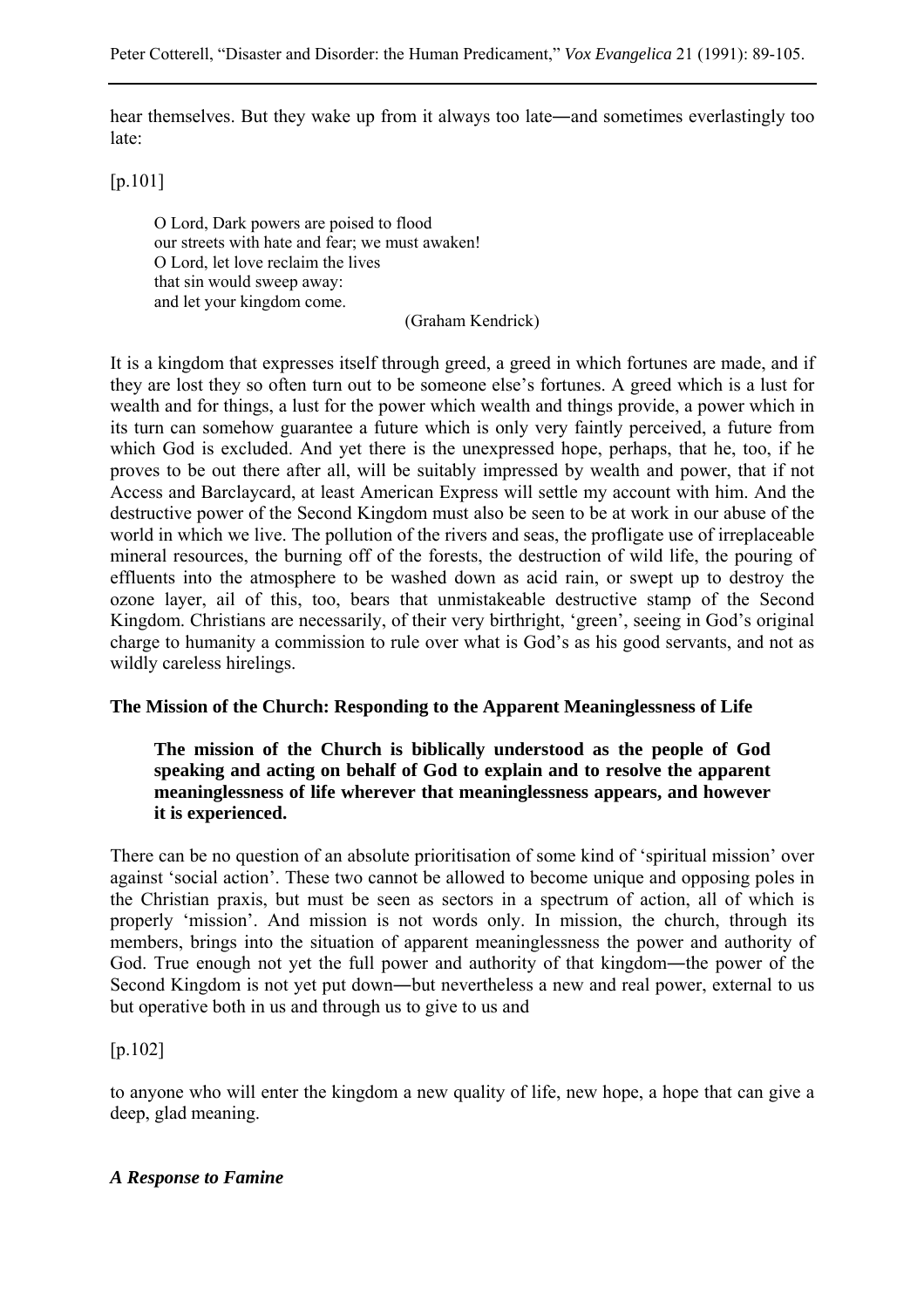I was for nineteen years a missionary in Ethiopia, and inevitably feel deeply the repeated appalling famines in that country. But here, too, we, as Christians, have both something to say and something to do. Famine in Ethiopia was not simply a matter of God turning off the tap, denying rain. As Sir Geoffrey Howe commented earlier this year: 'All the problems of East Africa are at heart problems of political mismanagement.' So they are.

The war between Ethiopia and Eritrea has raged now for twentyseven years and it has raged over precisely that area of the country which has seen persistent famine. Farming is at a standstill because the young men and women on both sides are locked into a war. The Marxist Ethiopian government admitted to spending more than 50% of the Gross National Product on weapons―and that for what is now reckoned by the United Nations to be the poorest nation in the world:

O Lord, over the nations now where is the dove of peace? Her wings are broken. O Lord, while precious children starve the tools of war increase, their bread is stolen.

(Graham Kendrick)

But the Church does not simply stand to one side protesting and preaching. When Bob Geldof got to Ethiopia it was to find Christian famine relief workers already there. They had been there for the previous famine and they will still be there for the current famine. Christians had been sharing not just their concern, but their resources of people and money to lift the meaninglessness of life from people thousands of miles away.

But more. Christians were at work in Ethiopa to create a church: the three thousand congregations of the Word of Life Church, the two thousand congregations of the Lutheran Makane Yesus Church; people whose very lives represent a hope for the nation, a seed corn ready to die if necessary, but more importantly ready to live for Ethiopia.

And still that is not all that must be said, God has not failed. At the height of the last major famine in Ethiopa, in July 1987, Newsweek Magazine published an article entitled 'Feast and Famine', the first sentence of which stated baldly:

at a time when malnutrition and even famine are endemic in many countries, the world is swimming in nearly 400 million tons of surplus grain.

[p.103]

The food is there. The will to share it is not. And if it sounds simplistic it is still true that it will take transformed men and women, transformed politicians and financiers, transformed people, if what God provides is ever going to reach the people who need it. I am most deeply convinced that Christian mission is not irrelevant in today's hurting world.

### *A Response to Accidents*

If we have little experience of the major world catastrophes, certainly we all encounter those accidents which so often bring the hopes of people around us crashing to the ground. Christianity speaks to them, too.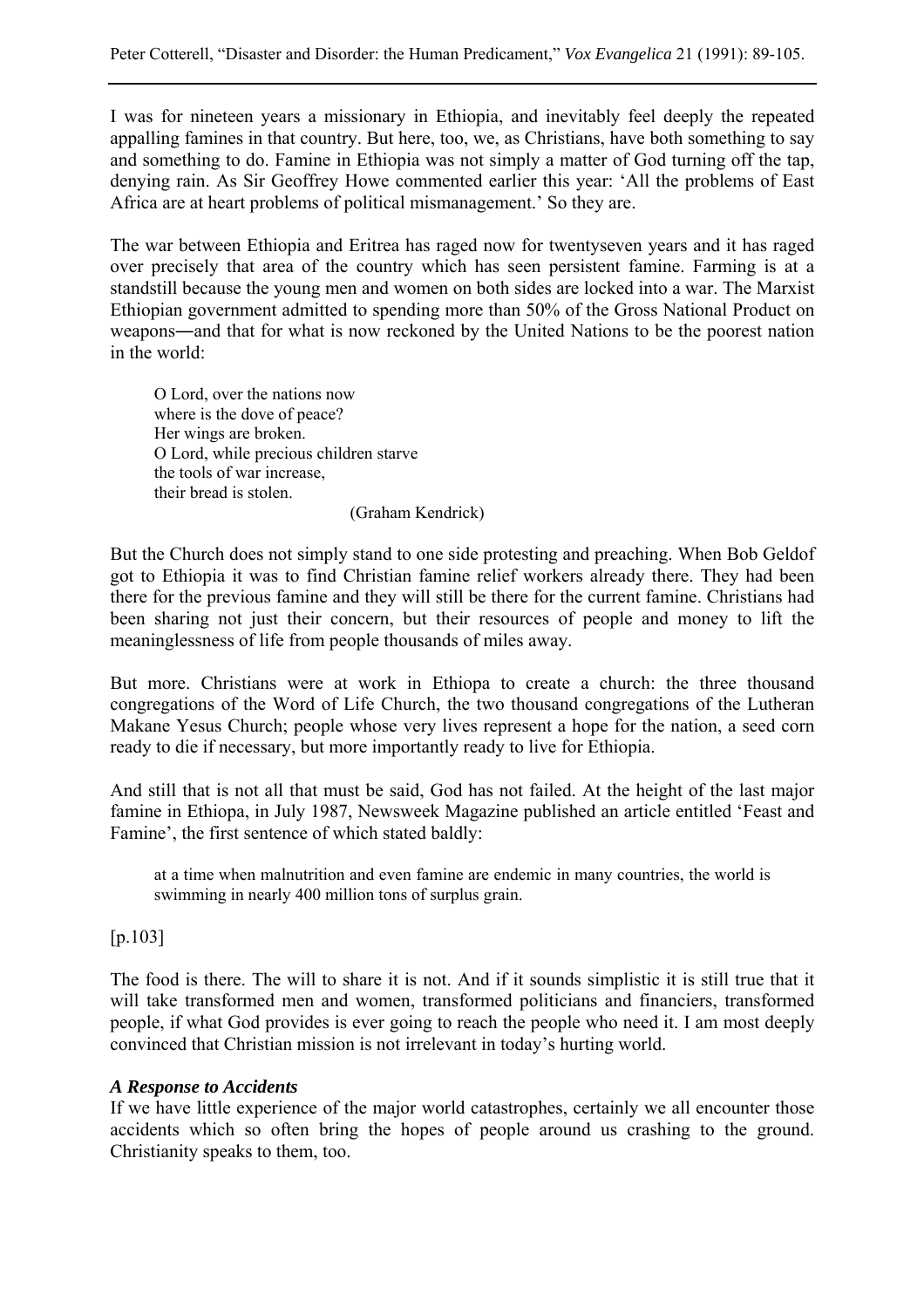As I have already indicated, I don't believe that God plans these tragedies. They are part of a fallen world, and they are part of a world of regularities. Nor is the tragedy to be shrugged off with a casual reference to Romans 8:28. I heard it done once. A young couple had a baby which was quite dreadfully malformed. And someone, unthinking (surely they can't really have thought that), unfeeling (surely they couldn't have felt with the couple) quoted it: 'All things work together for good to those who love God.' So dry your eyes! Whatever you may think, this is really for the best! No! But the fact is that *in every situation*, however horrific, God is at work to bring out of it whatever good can be brought out of it, to give courage to the one, to enable the other to offer love, and strength, and even tears. To pull in the outsiders to show the compassion of the family of God. That God can do, and that is what God does. And that is the real force of Romans 8:28.

## *A Response to death*

The meaninglessness even of death can be resolved. I recall, still, the very first time I heard Paul's words in Second Corinthians chapter five used with power in a funeral service. A very young missionary doctor, Faith Rayner, had died. I was sharing in the funeral service. And I heard the confident words as the speaker pointed to the coffin there in the church before us:

Don't imagine that Faith is in that box. No! the storms came, the winds blew, and the tent in which she had lived for nearly thirty years blew down. But Faith is all right. She stepped out of the tent and into the house not made with hands!

True enough between the two apparent boundaries of life―birth and death―it may be impossible to make sense of life, but open up the boundary of death to the promise of heaven and a home, eternal in the heavens, and everything is changed. There's glory in that, glory to wipe away the tears from our eyes.

But let us remember that death is a subject to be tackled with the living, so that they can know what it is God is offering to them. It is not a

[p.104]

gloomy subject, but death is an inevitability, the sting of which should be robbed of all power to hurt by the proclamation of glory!

And when we have to speak at the funeral of someone who was, so far as we know, not a believer, let there be no proud usurping of the prerogative of God: he knows, and only he knows, the condition of the one who has died. What I know beyond all doubt is that God would have these here who mourn; to be comforted, to know the God of all comfort, the God who comforts all, and who can make sense, even out of death.

## *A Response to Illness*

Or take illness. The power of God may be seen in his breaking through the very regularities he has built into the world to reverse the course of illness, to bring miraculous healing. But again it does not always mean that. In a striking foreword to Henry Frost's book *Miraculous Healing*, Joni Earickson expresses with great poignancy the experience of the unhealed. She describes her own morning routine as she watches TV while she is being got up:

If it's Sunday morning there's often a TV preacher on... sometimes there's a healing service on, and I will watch it as I am being exercised, dressed, made up, and lifted into my wheelchair. It's rather paradoxical, to be sitting there, handicapped, and unable to care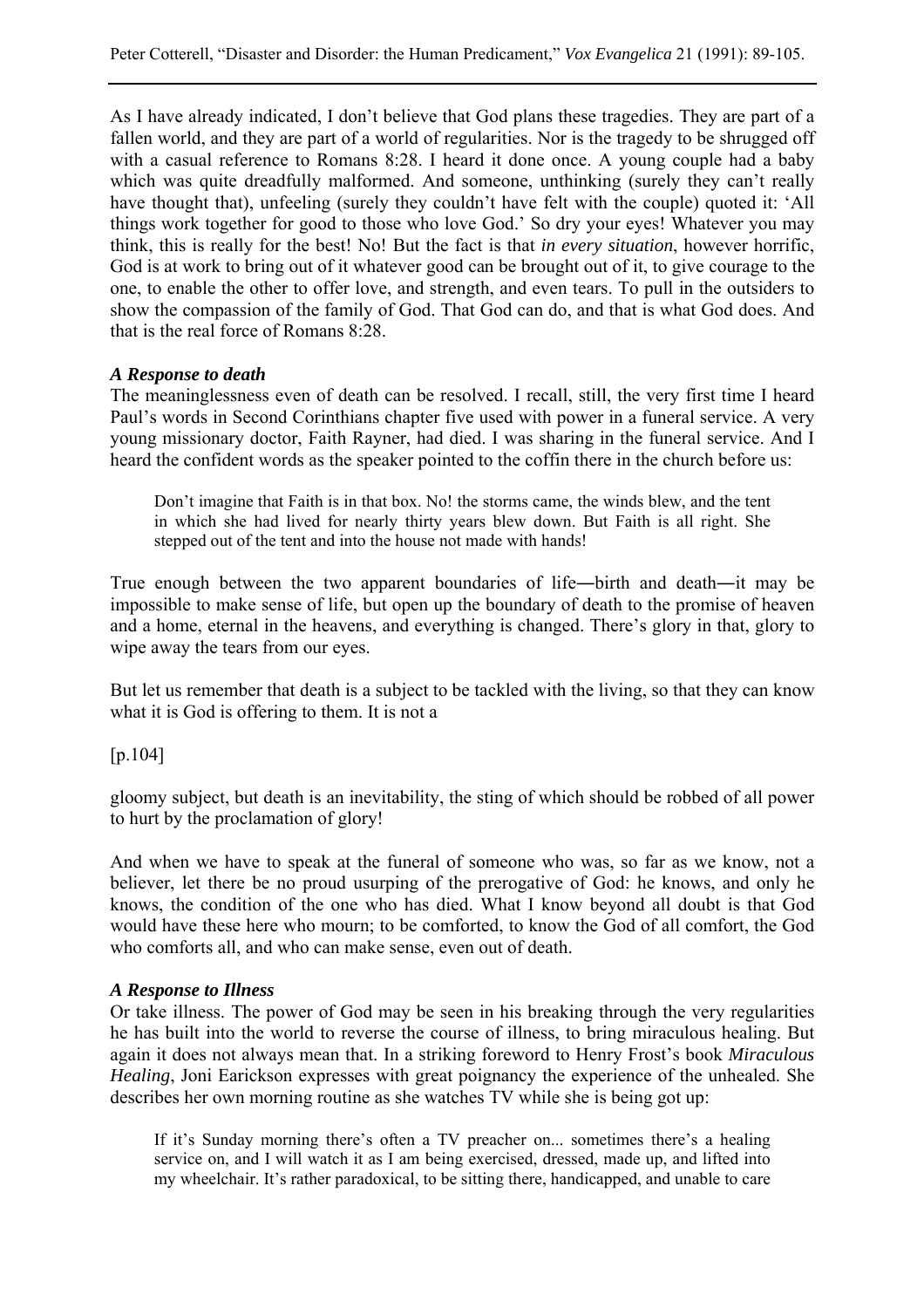for myself, listening to the sermon and watching people hobble onstage with crutches and walk off without them.

Joni Earickson has not been healed. And who of us would dare to accuse her of a lack of faith?

Can we, then, in any measure, dispel the apparent meaninglessness of Joni Earickson's pain―or ours? We, too, have suffered; we too, have experienced pain; and some of us for years on end.

Let met put it very simply: it is through our pains that we gain the right to say to others who are in pain, 'I understand'. My wife and I lost our third child. We have neither of us said very much about that painful experience. But the experience gives me the right to say to people I meet today who are passing through that same experience, 'I understand.' Christianity is not an all-risks covered insurance policy. But Christianity is God-with-us, in our experiences which are part of the common experiences of a fallen world. And God-with-us makes all the difference to Joni Earickson in a wheelchair or to me in my loss.

## *God-With-Us*

In this phrase we come to the remarkable heart of our Christian faith: God with us. That is the great advantage that we have over all religions. It is not a terrifying God of destruction come among us that we celebrate, nor Yahweh appearing in glory and power on a mountain top,

 $[p.105]$ 

but God incarnate in a child born to an unimportant couple in an insignificant village, itself in an undistinguished and remote corner of an uncaring and unimpressed empire. God incarnate, charged with crimes he did not commit, and executed in a peculiarly barbaric way. As Pilate expressed the paradox with such limpid clarity:

You brought me this man as one who was perverting the people: and after examining him before you, behold I did not find this man guilty of any of your charges against him; neither did Herod, for he sent him back to us. Behold, nothing deserving death has been done by him: I will therefore chastise him... (Luke 23:14-16)

Denied justice, denied dignity, dismissed as a mere pawn in politics, a mere statistic to be entered into the Roman legal records. This was not merely a prophet: this was Emmanuel, God with us.

As C S Lewis reminds us in his *Screwtape Letters* the spiritual world in general has the enormous disadvantage of being pure spirit. God in Christ became embodied―human. That bureaucrat of the Second Kingdom, Screwtape, bewails the fact that pure spirit can never really understand the human heart: 'Never having been a human (Oh, that abominable advantage of the Enemy's) you don't realise.' And there is so much that the Second Kingdom cannot realise precisely because it is pure spirit. But in Christ, God has come amongst us, and he knows! Never can we shake our fist at God and shout at him: 'You don't understand!' It is in us and through us that God looks to speak in compassion and to act in compassion, to cry out to this world, to bear and to break its meaninglessness:

Yet O Lord! Your glorious cross shall tower triumphant in this land, evil confounding,